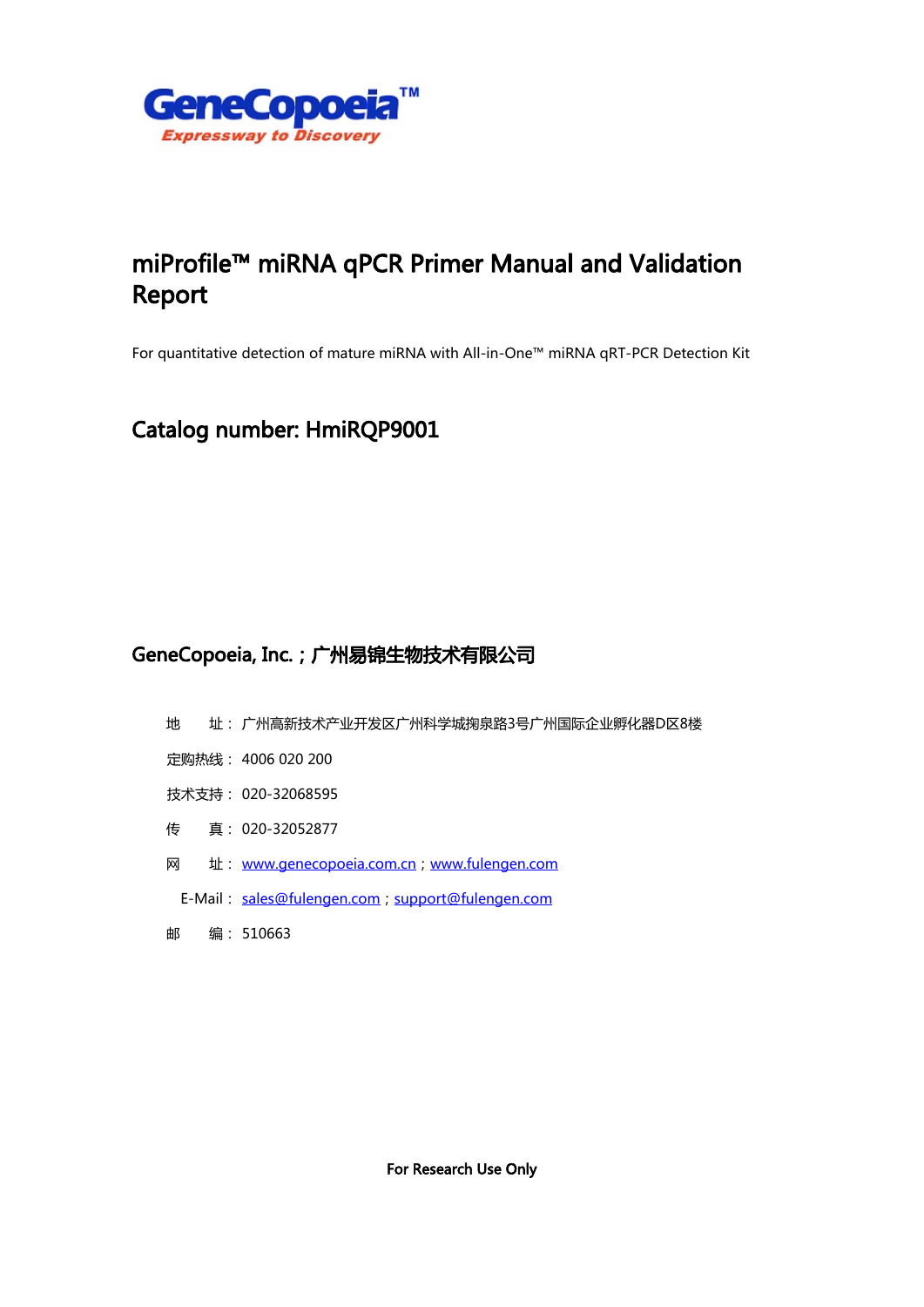## Primer Manual and Validation Report

- I. 概述
- II. 产品信息
- III. 推荐的配套使用试剂
- IV. 产品使用流程
- V. 产品应用
- VI. miProfile miRNA qPCR Primer 验证报告

## I. 概述

microRNA(miRNA)是一类由大约22个核苷酸组成的单链非编码小分子RNA,参与多个生理活动过 程的调控。但由于长度太短,一般难以检测。miProfile miRNA qPCR Primer是特异mature miRNA的qPCR检测上游引物,其需配合All-in-One miRNA qRT-PCR Detection Kit,主要应用于mature-miRNA的定量检测,公司推出的miProfile miRNA qPCR Primer都经过以cDNA为模板的qPCR实验验证

### II. 产品信息

| Catalog#   | Primer ID                 | Mature Acc | Mature ID     | PCR size (bp)   | Package<br>Conc. | Package size |
|------------|---------------------------|------------|---------------|-----------------|------------------|--------------|
| HmiROP9001 | hsnRNA U6-2               | NR 125730  | <b>RNU6-2</b> | 75              | 2 uM             | $100$ rxn    |
| HmiROT0001 | Positive Control cDNA Mix |            |               | $10 \times$ Mix | 3 rxn            |              |

储存条件: -20 °C 保存,避免反复冻融

### III. 推荐的配套使用试剂

GeneCopoeia All-in-One™ miRNA qRT-PCR Detection Kit (Cat Nos. QP015 or QP016)

### IV. 产品使用流程

- 1. 客户收到本产品时,需在离心机上12000rpm 离心30sec,使其液体完全流到离心管底部;
- 2. 本产品为特异mature miRNA 的检测上游引物, 已用灭菌ddH2O稀释到使用浓度2μM (即为10×Primer 包装)
- 3. 使用时客户仅需参考其PCR反应体系的大小,吸取一定量的该产品引物, 使其终浓度为0.2µM即可;该产品需推荐配合All-in-One miRNA qRT-PCR Detection Kit使用,具体使用方法敬请参考"miProfile miRNA qPCR Primer验证报告"中Page6的"mature miRNA的qPCR检测"部分;
- 4. 产品中附有公司进行产品验证的Positive cDNA Mix 模板,客户如需要, 可参考"miRNA qPCR Primer 验证报告"中Page 6的"mature miRNA的qPCR 检测"部分对本产品进行质检;
- 5. 本产品需配合含SYBR Green 的qPCR 试剂使用,不一定适合探针法检测。
- 6. 本产品中配有的Positive Control cDNA Mix是采用All-in-One miRNA qRT-PCR Detection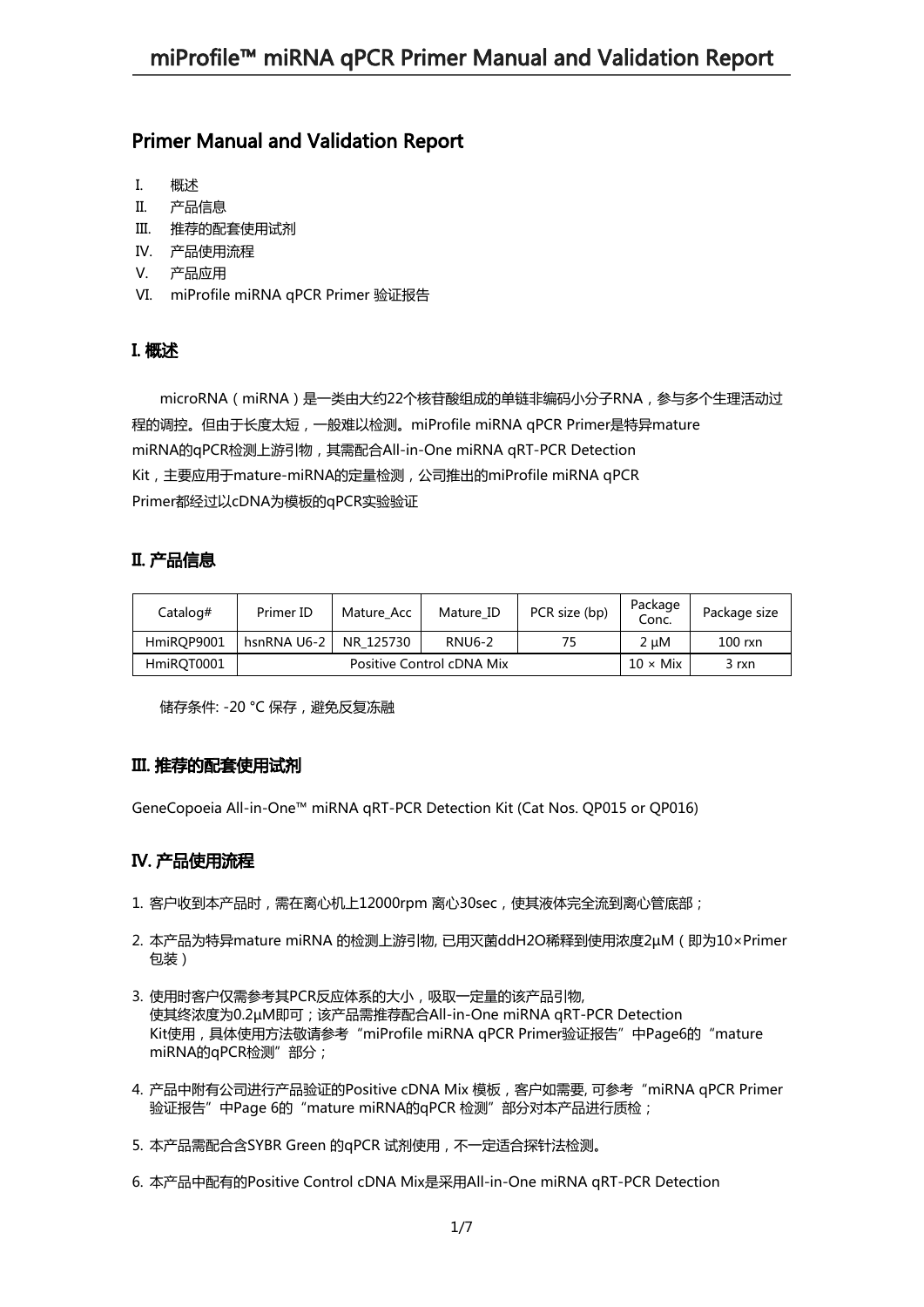## miProfile™ miRNA qPCR Primer Manual and Validation Report

Kit中特异的oligo-dT adaptor 引物进行反转录合成的, 其检测需配合miRNA qRT-PCR Detection Kit中的universal Adaptor PCR primer, 所以此cDNA不能应用于其它同类miRNA qRT-PCR Detection Kit。

#### V. 产品应用

miProfile miRNA qPCR Primer为应用于mature miRNA表达量检测的引物,其配合All-in-One miRNA qRT-PCR Detection Kit可对mature miRNA进行定性、定量的qPCR检测。

#### VI. miProfile miRNA qPCR Primer 验证报告

#### A 材料和方法

- 1. 验证实验仪器 iQ5 Real Time PCR Detection System: Bio-Rad
- 2. 验证的实验材料及试剂 All-in-One miRNA qRT-PCR Detection Kit ( Catalog Nos. QP015 或 QP016 ) 验证模板:人源十个不同的组织所制备的cDNA

#### B. 验证流程

#### RNA抽提

#### 1. 样品处理

取一定量的十个不同的人源组织标本至冷冻的研钵中,加入液氮研磨至细粉,最后转移至有1ml TRIzol的离心管中,反复振荡约5min。(如为细胞样品,则取约10<sup>6</sup>~10<sup>7</sup>左右的细胞数至1ml TRIzol中,反复吹打至裂解。)

#### 2. 相分离

室温放置10min左右后,每1ml TRIzol 中加入氯仿为200gl, 盖上盖子, 剧烈振荡约1min, 室温静置2~5min, 然后12000g 冷冻离心15min(6℃),小心取出样品,通过观察可以发现样品分三层,其中最上层含有RNA样品。

#### 3. RNA沉淀

小心吸取上清液约450µl(每1ml TRIzol 的吸取量)至含有600µl冷冻异丙醇的新离心管中,混匀,-20°C放置约10min,12000g 冷冻离心10min(6°C)。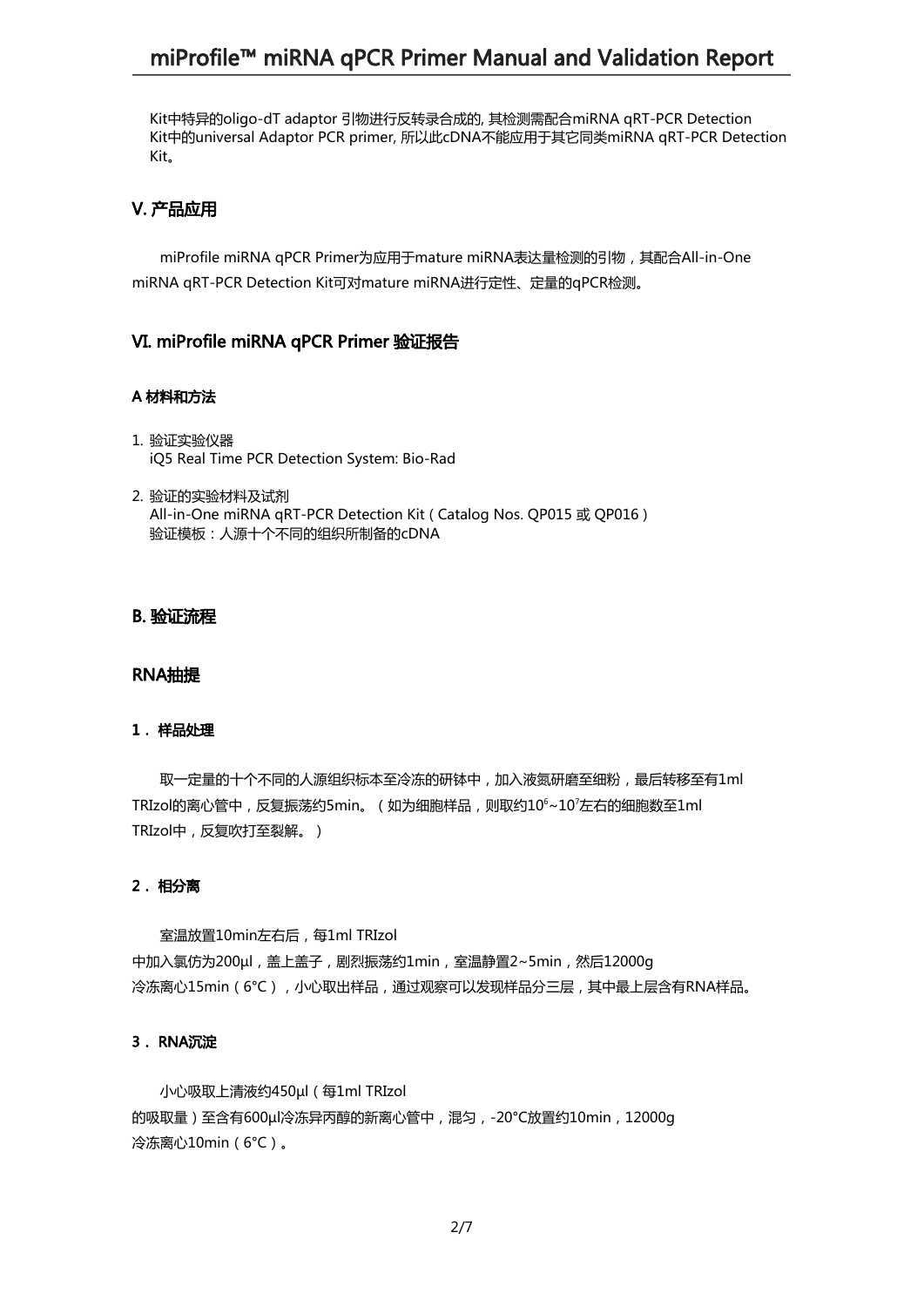#### 4. RNA洗涤

去上清,加入500µl冷冻的75%乙醇,弹起沉淀后 12000g 冷冻离心5min(6°C),去上清,再稍离,吸去上清液。

#### 5. RNA溶解

风干约5~10min(注意不能风太干,只需要沉淀泛白即可),加入DEPC水约30µl。贴上标签后-80°C 保存。

#### 6. RNA浓度测定

吸取1µl 抽提的RNA

用DEPC水稀释10倍后,在Nanodrop上测定RNA浓度,以DEPC水做空白对照,同时记录RNA浓度及其A 260/OD280。

#### 7. RNA电泳检测

7.1 变性胶制备

取1g Agarose + 75ml 去离子水煮沸,冷却至70°C左右加入10ml 10×Mops和15ml 甲醛及EB。倒胶至宽口梳子的胶板上,盖上盖子。

7.2 电泳缓冲液配制(1×Mops)

取50ml 10×Mops , 用去离子水稀释至500ml, 倒入电泳槽中, 再在电泳缓冲液中添加EB.

7.3 RNA样品处理

取RNA样品3µl,补充DEPC水至18µl,65°C变性10min后立即冷却,加入2µl 10×RNA loading buffer 即可电泳

#### 7.4 RNA电泳

先把RNA胶放入电泳槽中,100V作用电泳约5min,再在点样孔中点入处理过的RNA样品,100V左右 电泳至溴酚蓝至胶的1/3处,取胶拍照。

#### 8. RNA 检测结果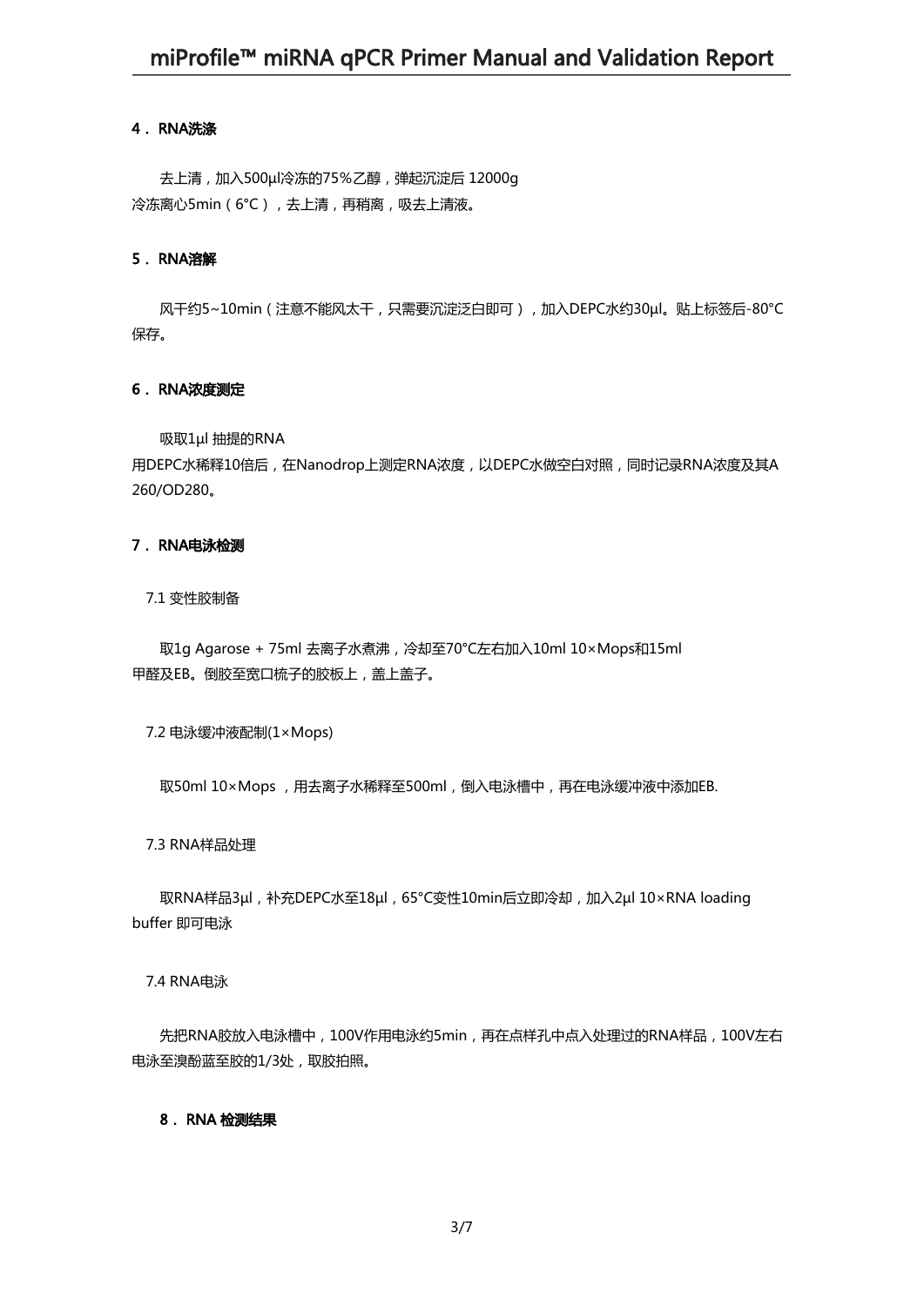8.1 十个不同组织的RNA电泳图 (取各3µl RNA 样品):



各泳道所对应的样品信息见下表8.2

8.2 RNA电泳的各泳道所对应的样品及其样品浓度和A260/OD280

| 泳道 | 组织 | Concentration (ng/µl) | OD A260/A280 |
|----|----|-----------------------|--------------|
| 1  | 脑  | 2385                  | 1.9          |
| 2  | 肺  | 2430                  | 1.94         |
| 3  | 肝  | 2521                  | 1.91         |
| 4  | 肾  | 3444                  | 1.94         |
| 5  | 乳腺 | 2785                  | 1.87         |
| 6  | 睾丸 | 2972                  | 1.9          |
| 7  | 胎盘 | 3515                  | 1.91         |
| 8  | 脾  | 3344                  | 1.91         |
| 9  | 心脏 | 3394                  | 1.91         |
| 10 | 胰腺 | 3101                  | 1.91         |

#### Note:

抽提的RNA必须含有小分子RNA才能进行miRNA的检测,所以所选的试剂盒必须为总RNA抽提试剂盒或小 分子RNA抽提试剂盒;

同时RNA抽提的质量是进行下游实验的关键, 敬请严格按照所使用的RNA抽提试剂盒要求进行抽提, 抽提 结束后,敬请电泳检测RNA抽提质量。

## miRNA 反转录反应

1. 融解miRNA反转录所需的试剂,上下轻微颠倒混匀,短暂离心后放置冰上待用。

2. miRNA反转录反应液的配制

在冰上的预冷RNase free 的反应管内加入以下试剂至总体积25µl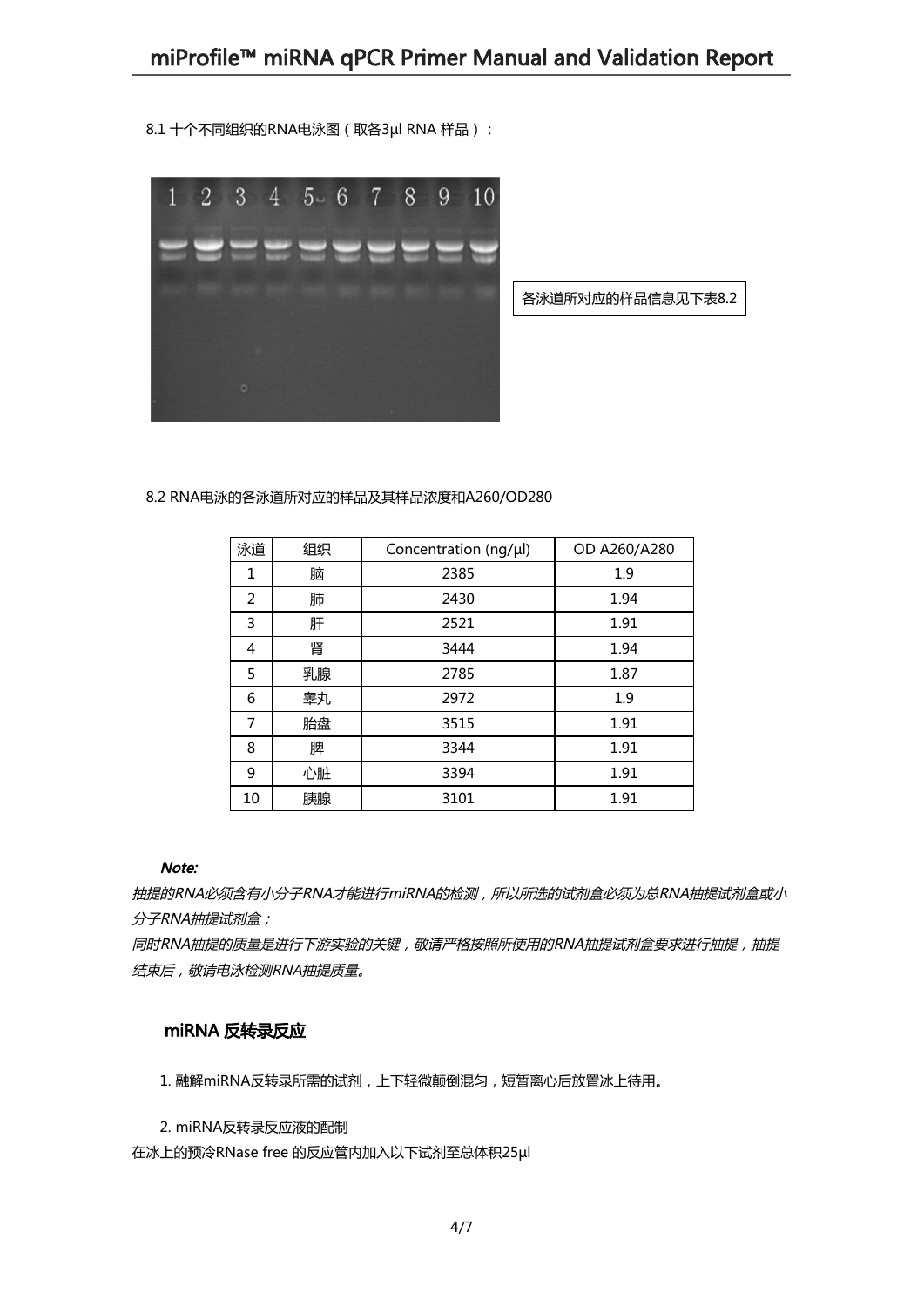## miProfile™ miRNA qPCR Primer Manual and Validation Report

| 试剂组分                       | 体积      | 终浓度       |
|----------------------------|---------|-----------|
| <b>Total RNA</b>           |         | $2 \mu g$ |
| 2.5 U/µl Poly A Polymerase | $1 \mu$ | 2.5U      |
| RTase Mix                  | $1 \mu$ |           |
| 5X Reaction Buffer         | $5 \mu$ | 1Х        |
| ddH2O (RNase/DNase free)   | 补至25µl  |           |

Note:在反应中使用的total RNA必须含有小分子RNA; Total RNA使用量可在1ng~5µg之间调整, 如使用纯化的小分子RNA,其使用量可在0.1ng~1µg之间调整。

3.反转录反应

混匀配制的反应mix,短暂离心后在37°C反应60min,结束后再进行85°C 5min灭活处理。所得的反转录产物可用灭菌水稀释5倍进行下游qPCR实验。混匀配制的反应mix,短暂离 心后在37°C反应60min,结束后再进行85°C 5min灭活处理。所得的反转录产物可用灭菌水稀释5倍进行下游qPCR实验。

#### Mature miRNA 的qPCR 检测

1. 融解All-in-One miRNA qRT-PCR Detection Kit中的2×All-in-One qPCR mix上下轻微颠倒混匀,短暂离心后放置冰上待用。

2. 冰上进行qPCR反应液的配制(所有miRNA进行复孔测试,同时进行单孔NTC(No template control)测试)

| 试剂组分                                | 体积                    | 终浓度         |
|-------------------------------------|-----------------------|-------------|
| 2× All-in-One qPCR Mix              | $10 \mu L$            | 1×          |
| miProfile miRNA qPCR Primer         | $(2 \mu M)$ 2 $\mu L$ | $0.2 \mu M$ |
| Universal Adaptor PCR Primer        | $(2 \mu M)$ 2 $\mu L$ | $0.2 \mu M$ |
| 1 <sup>st</sup> strand cDNA (5倍稀释液) | $2 \mu L$             |             |
| ddH <sub>2</sub> O                  | $4 \mu L$             |             |
| <b>Final Volume</b>                 | $20 \mu L$            |             |

#### Note: 在实验中设计了NTC(No Template

Control),其为阴性对照,即用水来代替模板cDNA,其它试剂不变,从而来质控是否体系有污染;实验 中如需更改反应体积,敬请保持最适条件下各组分的比例;试剂盒中的50× Rox Reference Dye 使用在需用Rox 校正的仪器,如ABI的定量PCR仪

3. 充分混匀qPCR反应液,添加至PCR反应管中,短暂离心,确保所有试剂到反应管底部。

4. qPCR 反应,使用标准的三步法进行检测(以Bio-Rad 的iQ5进行实验的设计)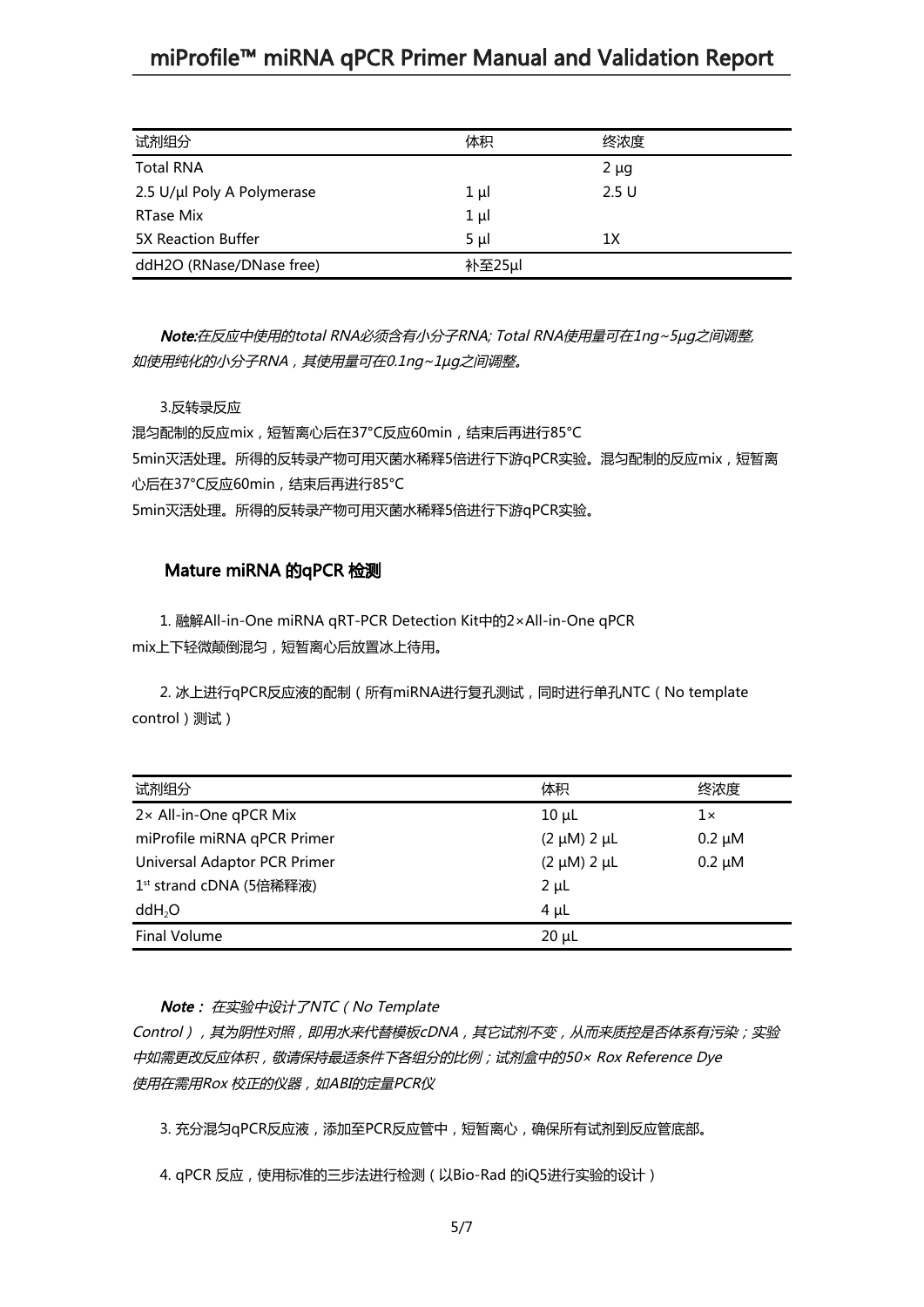# miProfile™ miRNA qPCR Primer Manual and Validation Report

| 循环数 | 步骤  | 温度             | 时间                | 检测 |
|-----|-----|----------------|-------------------|----|
| 1   | 预变性 | $95^{\circ}$ C | 10 <sub>min</sub> | 否  |
|     | 变性  | 95°C           | 10sec             | 否  |
| 40  | 退火  | 参考结果           | 20sec             | 否  |
|     | 延伸  | 72°C           | 10sec             | 是  |

反应结束后,立即进行融解曲线分析

| 检测温度范围                           | 升温速率    | 恒温时间     | 检测 |
|----------------------------------|---------|----------|----|
| $66^{\circ}$ C ~ 95 $^{\circ}$ C | 0.5°C/次 | 6 sec/ 次 | 是  |
| 30°C                             |         | 30 sec   | 否  |

Note: 以上的反应条件主要参考的为Bio-Rad

的iQ5定量PCR仪器,如使用的为不同公司的定量PCR仪,请按照不同的仪器要求,调整qPCR反应的延伸时 间及其融解曲线分析的条件;各miRNA的退火温度可能例有差别,具体请参考测试结果部分。